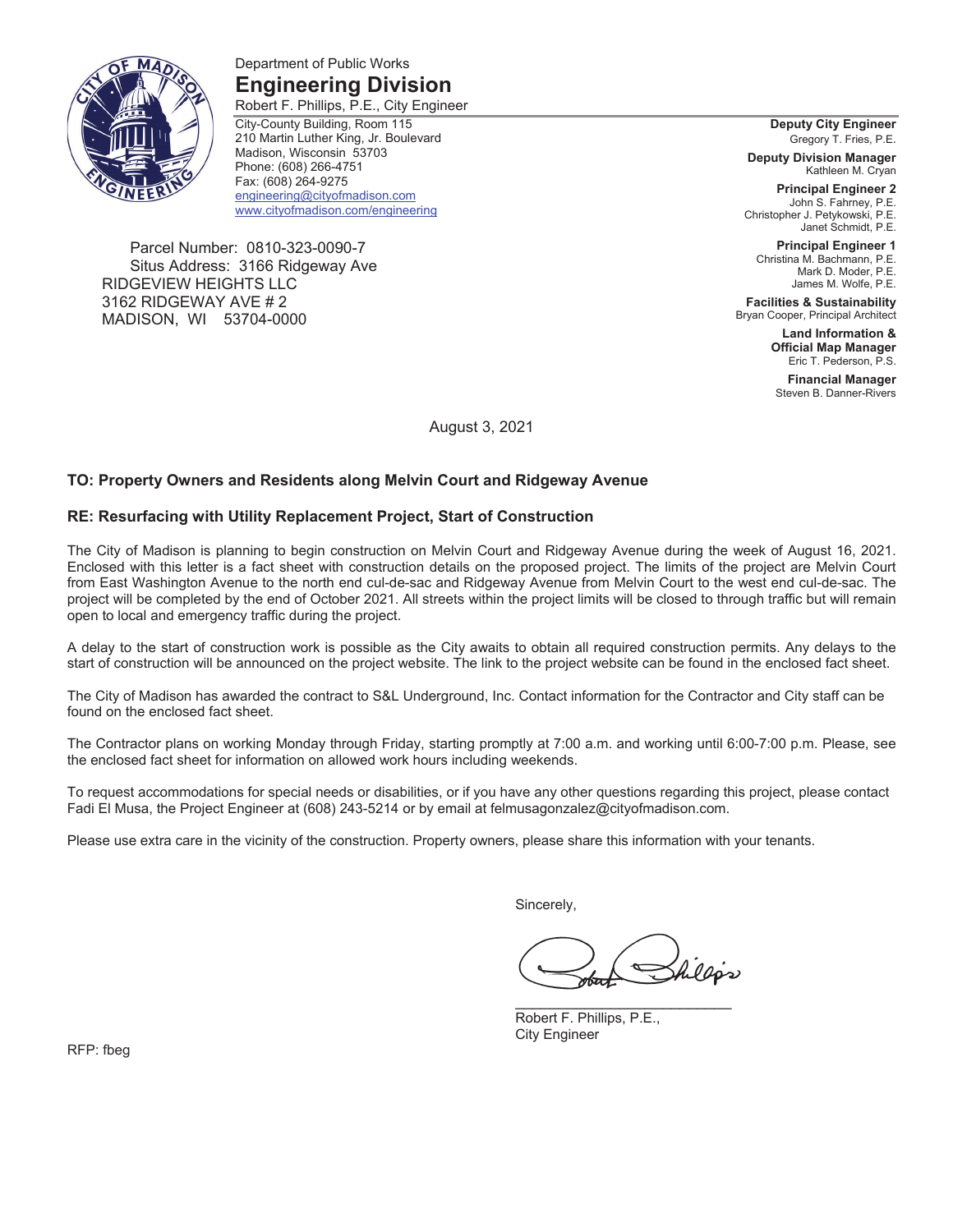Cc by Email:

Ald. Syed Abbas Lauren Striegl, City Engineering Adam Wiederhoeft, Water Utility Jeremy Nash, City Traffic Engineering Christy Bachmann, City Engineering Yang Tao, City Traffic Engineering John Fahrney, City Engineering Chris Petykowski, City Engineering

Janet Schmidt, City Engineering Mark Moder, City Engineering Charles Romines, Streets Division Marla Eddy, City Forestry Jeff Belshaw, Water Utility Hannah Mohelnitzky, City Engineering Dane County 911 Aaron Leair, Forestry Program Assist